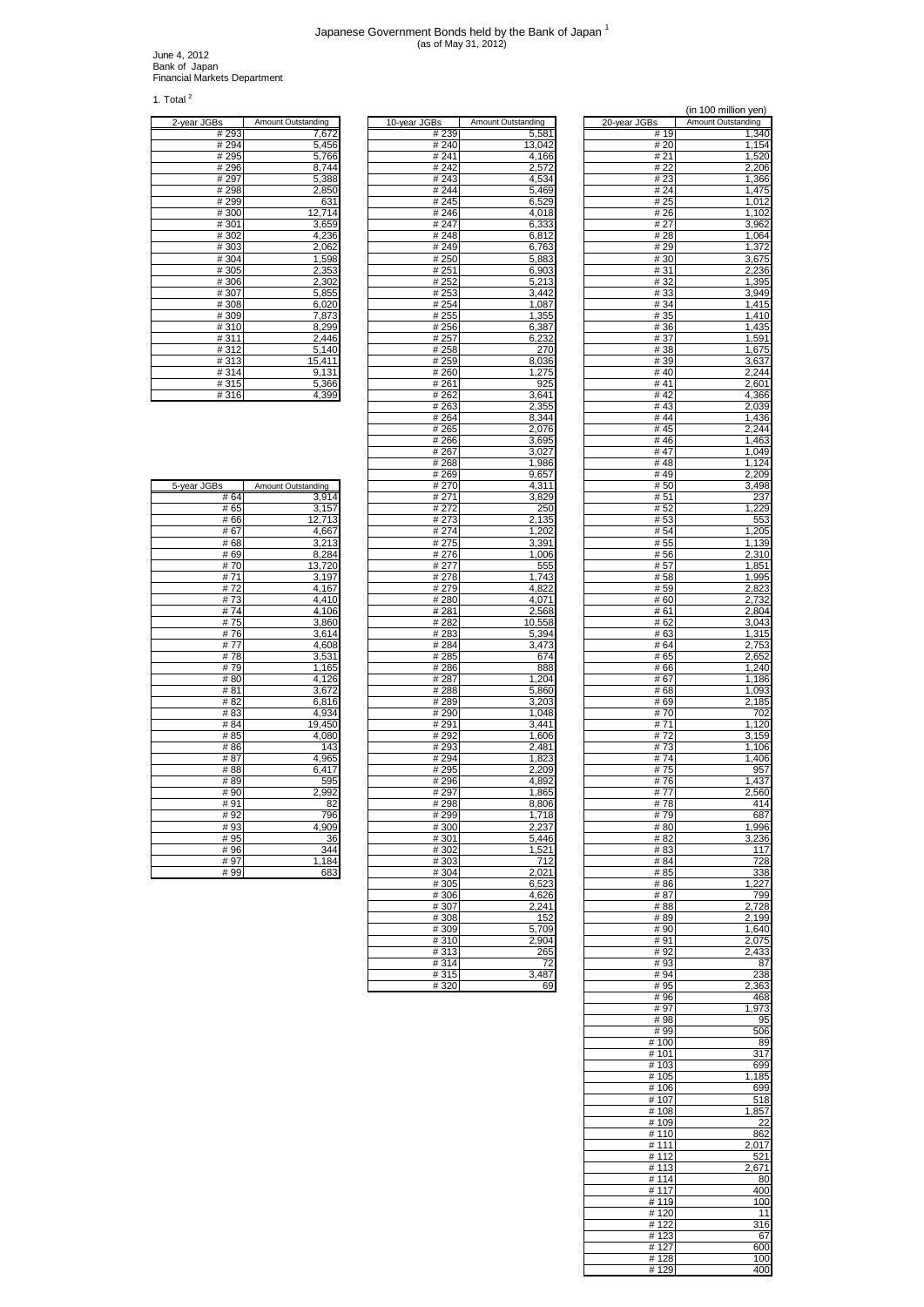| 30-year JGBs         | Amount Outstanding   |
|----------------------|----------------------|
| #2                   | 53                   |
| #3                   | 256                  |
| #4                   | 589                  |
| #5                   | $\overline{1}$<br>20 |
| #6                   | 1                    |
| #7                   | 244                  |
| #8                   | 38                   |
| #9                   |                      |
| #10                  | 645                  |
| 11<br>#              | 74                   |
| 12<br>#              | 31                   |
| $\overline{13}$<br># | 4                    |
| 14<br>#              | 56                   |
| #15                  | 299                  |
| 16<br>#              | 666                  |
| 17<br>#              | 395                  |
| $\overline{18}$<br># | 75                   |
| # 19                 | 1                    |
| # 20                 | 611                  |
| # 21                 | 1                    |
| # 22                 | 143                  |
| #23                  | 87                   |
| #24                  | 370                  |
| #25                  | 298                  |
| #26                  | 410                  |
| # 27                 | 555                  |
| #28                  | 81                   |
| #29                  | 335                  |
| #31                  | 20                   |
| #32                  | 464                  |
| $\overline{401}$     | 100                  |

| 30-year JGBs | Amount Outstanding | Floating-rate JGBs | Amount Outstanding | <b>Inflation-Indexed Bonds</b> | Amount Outstanding |
|--------------|--------------------|--------------------|--------------------|--------------------------------|--------------------|
| #2           | 53                 | # 8                | 66                 | #1                             | З                  |
| #3           | 256                | #9                 | 710                | #2                             | 90                 |
| #4           | 589                | # 10               | 564                | #3                             | 435                |
| #5           | 201                | # 11               | 601                | #4                             | 567                |
| #6           | 1                  | #12                | 198                | #5                             | 244                |
| #7           | 244                | #13                | 960                | #6                             | 699                |
| # 8          | 38                 | #14                | 152                | #7                             | 341                |
| #9           | 1                  | #15                | 690                | #8                             | 1,444              |
| #10          | 645                | #16                | 916                | #9                             | 578                |
| # 11         | 74                 | #17                | 286                | #10                            | 949                |
| #12          | 31                 | #18                | 273                | # 11                           | 419                |
| #13          | 4                  | #19                | 388                | #12                            | 1,144              |
| #14          | 56                 | #20                | 618                | #13                            | <b>289</b>         |
| #15          | 299                | #21                | 1,226              | #14                            | 1,834              |
| #16          | 666                | #22                | 1,379              | #15                            | 343                |
| #17          | 395                | #23                | 754                | #16                            | 979                |
| #18          | 75                 | #24                | 626                |                                |                    |
| #19          | 1                  | #25                | 902                |                                |                    |
| #20          | 611                | #26                | 339                |                                |                    |
| #21          | 1                  | #27                | 293                |                                |                    |
| #22          | 143                | #28                | 272                |                                |                    |
| #23          | 87                 | #29                | 378                |                                |                    |
| #24          | 370                | #30                | 343                |                                |                    |
| #25          | 298                | #31                | 224                |                                |                    |
| #26          | 410                | #32                | 396                |                                |                    |
| # 27         | 555                | #33                | 531                |                                |                    |
| #28          | 81                 | #34                | 367                |                                |                    |
| #29          | 335                | # 35               | 165                |                                |                    |
| #31          | 20                 | #36                | 386                |                                |                    |
| #32          | 464                | #37                | 1,154              |                                |                    |
| #34          | 182                | #38                | 1,154              |                                |                    |
|              |                    | #39                | 788                |                                |                    |
|              |                    | #40                | 368                |                                |                    |
|              |                    | #41                | 661                |                                |                    |
|              |                    | #42                | 723                |                                |                    |
|              |                    | #43                | 1,362              |                                |                    |
|              |                    | #44                | 718                |                                |                    |
|              |                    | #45                | 737                |                                |                    |
|              |                    | #46                | 419                |                                |                    |
|              |                    | #47                | 557                |                                |                    |
|              |                    | #48                | 442                |                                |                    |

| Inflation-Indexed Bonds | Amount Outstanding |
|-------------------------|--------------------|
| #<br>1                  |                    |
| #2                      | 90                 |
| #3                      | 435                |
| #4                      | 567                |
| # 5                     | 244                |
| #6                      | 699                |
| #<br>7                  | 341                |
| # 8                     | 1,444              |
| # 9                     | 578                |
| #<br>10                 | 949                |
| #<br>11                 | 419                |
| # 12                    | 1,144              |
| # 13                    | 289                |
| #<br>14                 | 1,834              |
| # 15                    | 343                |
| #16                     | 979                |

2. Asset Purchase Program<sup>3</sup>

| 2-year JGBs | Amount Outstanding |
|-------------|--------------------|
| # 296       | ΄3                 |
| #297        | 1,532              |
| #298        | 1,646              |
| # 299       | 472                |
| #300        | 1,034              |
| #301        | 1,500              |
| #302        | 1,714              |
| #303        | 1,321              |
| #304        | 572                |
| #305        | 2,160              |
| #306        | 1,104              |
| #307        | 3,085              |
| #308        | 4,129              |
| #309        | 7,775              |
| #310        | 5,582              |
| #311        | 2,393              |
| #312        | 5,140              |
| #313        | 15,411             |
| #314        | 9,131              |
| #315        | 5,366              |
| #316        | 4.399              |

| 2-year JGBs<br>Amount Outstanding<br>5-year JGBs<br>Amount Outstanding<br>10-year JGBs<br>#296<br>#68<br>20<br># 244<br>73<br>#297<br>1,532<br>428<br># 69<br># 245<br>#298<br>#70<br>1,031<br># 247<br>1,646<br>#299<br>472<br>#71<br>#248<br>24<br>1,034<br>#300<br>#72<br>29<br>#249<br>#301<br>1,500<br>#73<br>1,143<br># 250<br>#302<br>1,714<br>#74<br>126<br>#251<br>#303<br>172<br>1,321<br>#76<br># 253<br>37<br>#304<br>#77<br>572<br># 254<br>305<br>#305<br>#78<br>2,160<br>#256<br>#306<br>#79<br>359<br>1,104<br># 257<br>3,085<br>#307<br>#80<br>#258<br>40<br>#308<br>4,129<br>#81<br>2,322<br>#259<br>#309<br>7,775<br>#82<br>#262<br>5,600<br>5,582<br>#310<br>#263<br>#83<br>59<br>#311<br>2,393<br>858<br>#84<br>#264<br>#312<br>85<br>#85<br>#265<br>5,140<br>#313<br>#87<br>1,943<br>15,411<br>#266 |      |       |     |     |      | $100$ $1000$ $11000$ |
|---------------------------------------------------------------------------------------------------------------------------------------------------------------------------------------------------------------------------------------------------------------------------------------------------------------------------------------------------------------------------------------------------------------------------------------------------------------------------------------------------------------------------------------------------------------------------------------------------------------------------------------------------------------------------------------------------------------------------------------------------------------------------------------------------------------------------|------|-------|-----|-----|------|----------------------|
|                                                                                                                                                                                                                                                                                                                                                                                                                                                                                                                                                                                                                                                                                                                                                                                                                           |      |       |     |     |      | Amount Outstanding   |
|                                                                                                                                                                                                                                                                                                                                                                                                                                                                                                                                                                                                                                                                                                                                                                                                                           |      |       |     |     |      | 95                   |
|                                                                                                                                                                                                                                                                                                                                                                                                                                                                                                                                                                                                                                                                                                                                                                                                                           |      |       |     |     |      | 705                  |
|                                                                                                                                                                                                                                                                                                                                                                                                                                                                                                                                                                                                                                                                                                                                                                                                                           |      |       |     |     |      | 40                   |
|                                                                                                                                                                                                                                                                                                                                                                                                                                                                                                                                                                                                                                                                                                                                                                                                                           |      |       |     |     |      | 41                   |
|                                                                                                                                                                                                                                                                                                                                                                                                                                                                                                                                                                                                                                                                                                                                                                                                                           |      |       |     |     |      |                      |
|                                                                                                                                                                                                                                                                                                                                                                                                                                                                                                                                                                                                                                                                                                                                                                                                                           |      |       |     |     |      |                      |
|                                                                                                                                                                                                                                                                                                                                                                                                                                                                                                                                                                                                                                                                                                                                                                                                                           |      |       |     |     |      | 644                  |
|                                                                                                                                                                                                                                                                                                                                                                                                                                                                                                                                                                                                                                                                                                                                                                                                                           |      |       |     |     |      | 99                   |
|                                                                                                                                                                                                                                                                                                                                                                                                                                                                                                                                                                                                                                                                                                                                                                                                                           |      |       |     |     |      | 76                   |
|                                                                                                                                                                                                                                                                                                                                                                                                                                                                                                                                                                                                                                                                                                                                                                                                                           |      |       |     |     |      | 466                  |
|                                                                                                                                                                                                                                                                                                                                                                                                                                                                                                                                                                                                                                                                                                                                                                                                                           |      |       |     |     |      | 2,751                |
|                                                                                                                                                                                                                                                                                                                                                                                                                                                                                                                                                                                                                                                                                                                                                                                                                           |      |       |     |     |      | 153                  |
|                                                                                                                                                                                                                                                                                                                                                                                                                                                                                                                                                                                                                                                                                                                                                                                                                           |      |       |     |     |      | 6                    |
|                                                                                                                                                                                                                                                                                                                                                                                                                                                                                                                                                                                                                                                                                                                                                                                                                           |      |       |     |     |      | 6                    |
|                                                                                                                                                                                                                                                                                                                                                                                                                                                                                                                                                                                                                                                                                                                                                                                                                           |      |       |     |     |      | 38                   |
|                                                                                                                                                                                                                                                                                                                                                                                                                                                                                                                                                                                                                                                                                                                                                                                                                           |      |       |     |     |      | 106                  |
|                                                                                                                                                                                                                                                                                                                                                                                                                                                                                                                                                                                                                                                                                                                                                                                                                           |      |       |     |     |      | 165                  |
|                                                                                                                                                                                                                                                                                                                                                                                                                                                                                                                                                                                                                                                                                                                                                                                                                           |      |       |     |     |      | 188                  |
|                                                                                                                                                                                                                                                                                                                                                                                                                                                                                                                                                                                                                                                                                                                                                                                                                           | #314 | 9,131 | #88 | 543 | #267 | 4                    |

|       | ase Program <sup>3</sup> |             |                    |              | (in 100 million yen) |
|-------|--------------------------|-------------|--------------------|--------------|----------------------|
| S     | Amount Outstanding       | 5-year JGBs | Amount Outstanding | 10-year JGBs | Amount Outstanding   |
| # 296 | 73                       | # 68        | 20                 | # 244        | 95                   |
| # 297 | 1,532                    | # 69        | 428                | # 245        | 705                  |
| # 298 | 1,646                    | #70         | 1,031              | # 247        | 40                   |
| #299  | 472                      | #71         | 24                 | #248         | 41                   |
| #300  | 1,034                    | #72         | 29                 | #249         |                      |
| #301  | 1,500                    | #73         | 1,143              | # 250        |                      |
| #302  | 1,714                    | #74         | 126                | #251         | 644                  |
| #303  | 1,321                    | #76         | 172                | # 253        | 99                   |
| #304  | 572                      | #77         | 37                 | # 254        | 76                   |
| #305  | 2,160                    | #78         | 305                | #256         | 466                  |
| #306  | 1,104                    | #79         | 359                | # 257        | 2,751                |
| #307  | 3,085                    | #80         | 40                 | #258         | 153                  |
| #308  | 4,129                    | #81         | 2,322              | #259         | 6                    |
| #309  | 7,775                    | #82         | 5,600              | #262         | 6                    |
| #310  | 5,582                    | #83         | 59                 | #263         | 38                   |
| #311  | 2,393                    | #84         | 858                | #264         | 106                  |
| #312  | 5,140                    | # 85        | 85                 | #265         | 165                  |
| #313  | 15,411                   | # 87        | 1,943              | #266         | 188                  |
| #314  | 9,131                    | #88         | 543                | #267         |                      |
| #315  | 5,366                    |             |                    | #268         | 52                   |
| #316  | 4,399                    |             |                    | #269         | 1,482                |

| 20-year JGBs | Amount Outstanding |
|--------------|--------------------|
|              |                    |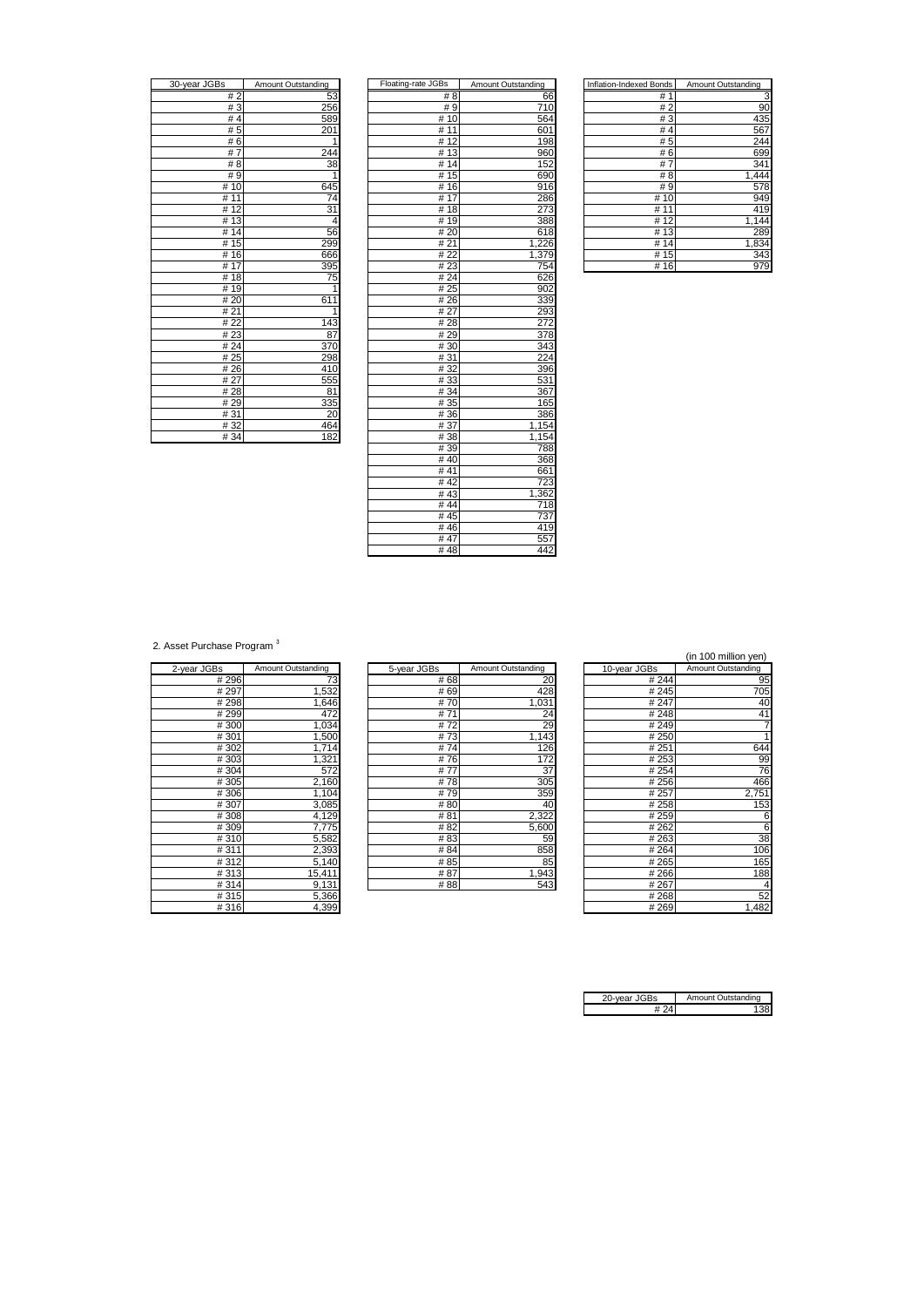<sup>3.</sup> Excluding the Asset Purchase Program <sup>4</sup>

| 2-year JGBs | Amount Outstanding |
|-------------|--------------------|
| #293        | 7,672              |
|             |                    |
| #294        | 5,456              |
| #295        | 5,766              |
| #296        | 8,671              |
| #297        | 3,856              |
| #298        | 1,204              |
| #299        | 159                |
| #300        | 11,680             |
| #301        | 2,159              |
| #302        | 2,522              |
| #303        | 741                |
| #304        | 1,026              |
| #305        | 193                |
| #306        | 1,198              |
| #307        | 2,770              |
| #308        | 1,891              |
| #309        | 98                 |
| #310        | 2,717              |
| #311        | 53                 |

| 2-year JGBs  | Amount Outstanding | 10-year JGBs  | Amount Outstanding | 20-year JGBs | Amount Outstanding |
|--------------|--------------------|---------------|--------------------|--------------|--------------------|
| # 293        | 7,672              | # 239         | 5,581              | # 19         | 1,340              |
| #294         | 5,456              | #240          | 13,042             | # 20         | 1,154              |
| # 295        | 5,766              | # 241         | 4,166              | # 21         | 1,520              |
| #296         | 8,671              | #242          | 2,572              | # 22         | 2,206              |
| #297<br>#298 | 3,856<br>1,204     | #243<br>#244  | 4,534              | #23<br># 24  | 1,366              |
| #299         |                    | #245          | 5,374              | # 25         | 1,337              |
| #300         | 159<br>11,680      | #246          | 5,824<br>4,018     | # 26         | 1,012<br>1,102     |
| #301         | 2,159              | #247          | 6,293              | # 27         | 3,962              |
| #302         | 2,522              | #248          | 6,771              | #28          | 1,064              |
| #303         | 741                | #249          | 6,756              | #29          | 1,372              |
| #304         | 1,026              | # 250         | 5,882              | # 30         | 3,675              |
| #305         | 193                | #251          | 6,259              | #31          | 2,236              |
| #306         | 1,198              | # 252         | 5,213              | #32          | 1,395              |
| #307         | 2,770              | #253          | 3,343              | # 33         | 3,949              |
| #308         | 1,891              | #254          | 1,011              | # 34         | 1,415              |
| #309         | 98                 | # 255         | 1,355              | # 35         | 1,410              |
| #310         | 2,717              | #256          | 5,921              | #36          | 1,435              |
| #311         | 53                 | # 257         | 3,481              | # 37         | 1,591              |
|              |                    | # 258         | 117                | #38          | 1,675              |
|              |                    | # 259         | 8,030              | # 39         | 3,637              |
|              |                    | #260          | 1,275              | #40          | 2,244              |
|              |                    | #261          | 925                | #41          | 2,601              |
|              |                    | # 262         | 3,635              | #42<br>#43   | 4,366              |
|              |                    | # 263         | 2,317              |              | 2,039              |
| 5-year JGBs  | Amount Outstanding | #264<br># 265 | 8,238<br>1,911     | #44<br>#45   | 1,436<br>2,244     |
| # 64         | 3,914              | # 266         | 3,507              | #46          | 1,463              |
| # 65         | 3,157              | # 267         | 3,023              | #47          | 1,049              |
| #66          | 12,713             | # 268         | 1,934              | #48          | 1,124              |
| # 67         | 4,667              | #269          | 8,175              | #49          | 2,209              |
| #68          | 3,193              | #270          | 4,311              | #50          | 3,498              |
| #69          | 7,856              | #271          | 3,829              | #51          | 237                |
| #70          | 12,689             | #272          | 250                | #52          | 1,229              |
| #71          | 3,173              | #273          | 2,135              | #53          | 553                |
| #72          | 4,138              | #274          | 1,202              | # 54         | 1,205              |
| #73          | 3,267              | # 275         | 3,391              | # 55         | 1,139              |
| #74          | 3,980              | #276          | 1.006              | #56          | 2,310              |
| #75          | 3,860              | # 277         | 555                | # 57         | 1,851              |
| #76          | 3,442              | #278          | 1,743              | #58          | 1,995              |
| #77          | 4,571              | #279          | 4,822              | # 59         | 2,823              |
| #78          | 3,226              | #280          | 4,071              | # 60         | 2,732              |
| #79          | 806                | #281          | 2,568              | #61          | 2,804              |
| #80<br>#81   | 4,086              | # 282         | 10,558             | # 62         | 3,043              |
| #82          | 1,350<br>1,216     | # 283<br>#284 | 5,394<br>3,473     | # 63<br># 64 | 1,315<br>2,753     |
| #83          | 4,875              | #285          | 674                | # 65         | 2,652              |
| #84          | 18,592             | #286          | 888                | # 66         | 1,240              |
| #85          | 3,995              | #287          | 1,204              | #67          | 1,186              |
| #86          | 143                | #288          | 5,860              | # 68         | 1,093              |
| #87          | 3,022              | # 289         | 3,203              | # 69         | 2,185              |
| #88          | 5,874              | #290          | 1,048              | #70          | 702                |
| #89          | 595                | # 291         | 3,441              | #71          | 1,120              |
| #90          | 2,992              | #292          | 1,606              | #72          | 3,159              |
| #91          | 82                 | #293          | 2,481              | #73          | 1,106              |
| #92          | 796                | #294          | 1,823              | #74          | 1,406              |
| #93          | 4,909              | #295          | 2,209              | #75          | 957                |
| #95          | 36                 | #296          | 4,892              | #76          | 1,437              |
| #96          | 344                | #297          | 1,865              | #77          | 2,560              |
| #97          | 1,184              | #298          | 8,806              | #78          | 414                |
| #99          | 683                | # 299         | 1,718              | #79          | 687                |
|              |                    | #300          | 2,237              | #80          | 1,996              |
|              |                    | #301<br>#302  | 5,446              | #82<br>#83   | 3,236<br>117       |
|              |                    | #303          | 1,521<br>712       | #84          | 728                |
|              |                    | #304          | 2,021              | # 85         | 338                |
|              |                    | #305          | 6,523              | #86          | 1,227              |
|              |                    | #306          | 4,626              | #87          | 799                |
|              |                    | #307          | 2,241              | #88          | 2,728              |
|              |                    | #308          | 152                | #89          | 2,199              |
|              |                    | #309          | 5,709              | # 90         | 1,640              |
|              |                    | #310          | 2,904              | #91          | 2,075              |
|              |                    | #313          | 265                | #92          | 2,433              |
|              |                    | #314          | 72                 | #93          | $\overline{87}$    |
|              |                    | #315          | 3,487              | # 94         | 238                |
|              |                    | #320          | 69                 | #95          | 2.363              |

|                            |                    |                | (in 100 million yen) |
|----------------------------|--------------------|----------------|----------------------|
| Зs                         | Amount Outstanding | 20-year JGBs   | Amount Outstanding   |
| # 239<br># 240             | 5,581<br>13,042    | # 19<br># 20   | 1,340<br>1,154       |
| # 241                      | 4,166              | # 21           | 1,520                |
| # 242                      | 2,572              | # 22           | 2,206                |
| #243<br>#244               | 4,534<br>5,374     | #23<br># 24    | 1,366<br>1,337       |
| #245                       | 5,824              | # 25           | 1,012                |
| #246                       | 4,018              | #26            | 1,102                |
| # 247<br># 248             | 6,293<br>6,771     | # 27<br># 28   | 3,962<br>1,064       |
| #249                       | 6,756              | # 29           | 1,372                |
| # 250                      | 5,882              | # 30           | 3,675                |
| # 251                      | 6,259<br>5,213     | #31<br>#32     | 2,236<br>1,395       |
| # 252<br># 253             | 3,343              | #33            | 3,949                |
| # 254                      | 1,011              | #34            | 1,415                |
| # 255                      | 1,355              | # 35           | 1,410                |
| # 256<br># 257             | 5,921<br>3,481     | # 36<br>#37    | 1,435<br>1,591       |
| # 258                      | 117                | #38            | 1,675                |
| # 259                      | 8,030              | #39            | 3,637                |
| #260<br># 261              | 1,275<br>925       | #40<br># 41    | 2,244<br>2,601       |
| # 262                      | 3,635              | #42            | 4,366                |
| # 263                      | 2,317              | #43            | 2,039                |
| # 264<br># 265             | 8,238<br>1,911     | #44<br>#45     | 1,436<br>2,244       |
| # 266                      | 3,507              | #46            | 1,463                |
| # 267                      | 3,023              | #47            | 1,049                |
| # 268<br>#269              | 1,934<br>8,175     | #48<br>#49     | 1,124<br>2,209       |
| # 270                      | 4,311              | #50            | 3,498                |
| # 271                      | 3,829              | # 51           | 237                  |
| # 272<br># 273             | 250<br>2,135       | # 52<br># 53   | 1,229<br>553         |
| # 274                      | 1,202              | # 54           | 1,205                |
| # 275                      | 3,391              | # 55           | 1,139                |
| $\frac{1}{4}$ 276<br># 277 | 1,006<br>555       | #56<br># 57    | 2,310<br>1,851       |
| # 278                      | 1,743              | #58            | 1,995                |
| # 279                      | 4,822              | # 59           | 2,823                |
| # 280<br># 281             | 4,071<br>2,568     | # 60<br># 61   | 2,732<br>2,804       |
| # 282                      | 10,558             | # 62           | 3,043                |
| #283                       | 5,394              | # 63           | 1,315                |
| # 284<br># 285             | 3,473<br>674       | # 64<br># 65   | 2,753<br>2,652       |
| # 286                      | 888                | # 66           | 1,240                |
| # 287                      | 1,204              | # 67           | 1,186                |
| # 288<br>#289              | 5,860<br>3,203     | # 68<br># 69   | 1,093<br>2,185       |
| # 290                      | 1,048              | # 70           | 702                  |
| #291                       | 3,441              | # 71           | 1,120                |
| # 292<br># 293             | 1,606<br>2,481     | #72<br># 73    | 3,159<br>1,106       |
| #294                       | 1,823              | #74            | 1,406                |
| # 295                      | 2,209              | #75            | 957                  |
| #296<br># 297              | 4,892<br>1,865     | #76<br># 77    | 1,437<br>2,560       |
| #298                       | 8,806              | #78            | 414                  |
| #299                       | 1,718              | # 79           | 687                  |
| #300<br>#301               | 2,237<br>5,446     | # 80<br>#82    | 1,996<br>3,236       |
| # 302                      | 1,521              | #83            | 117                  |
| $\frac{1}{4}303$           | 712                | # 84           | 728                  |
| #304                       | 2,021              | # 85<br>#86    | 338<br>1.227         |
| #305<br># 306              | 6,523<br>4,626     | #87            | 799                  |
| # 307                      | 2,241              | #88            | 2,728                |
| #308                       | 152<br>5.709       | #89            | 2,199                |
| #309<br>#310               | 2,904              | #90<br>#91     | 1,640<br>2,075       |
| #313                       | 265                | # 92           | 2,433                |
| #314<br>#315               | 72<br>3,487        | #93<br># 94    | 87<br>238            |
| #320                       | 69                 | # 95           | 2,363                |
|                            |                    | #96            | 468                  |
|                            |                    | #97<br>#98     | 1,973<br>95          |
|                            |                    | #99            | 506                  |
|                            |                    | #100           | 89                   |
|                            |                    | # 101<br>#103  | 317<br>699           |
|                            |                    | # 105          | 185<br>1.            |
|                            |                    | # 106          | 699                  |
|                            |                    | #107<br>#108   | 518<br>1,857         |
|                            |                    | #109           | 22                   |
|                            |                    | #110           | 862                  |
|                            |                    | # 111<br># 112 | 2,017<br>521         |
|                            |                    | #113           | 2,671                |
|                            |                    | #114           | 80                   |
|                            |                    | #117<br>#119   | 400<br>100           |
|                            |                    | #120           | 11                   |
|                            |                    | #122           | 316                  |
|                            |                    | #123           | 67                   |
|                            |                    | # 127<br>#128  | 600<br>100           |
|                            |                    | #129           | 400                  |

| # 04 | <u>5,914</u>                                |
|------|---------------------------------------------|
| #65  | 3,157                                       |
| #66  | 12,713                                      |
| #67  | 4,667                                       |
| #68  | $\frac{3,193}{7,856}$                       |
| #69  |                                             |
| #70  | 12,689                                      |
| #71  | 3,173                                       |
| #72  | 4,138                                       |
| #73  | 3,267                                       |
| #74  | 3,980                                       |
| #75  | 3,860                                       |
| #76  | 3,442                                       |
| #77  | 4,571                                       |
| #78  | 3,226                                       |
| #79  | 806                                         |
| #80  | $\frac{4,086}{1,350}$ $\frac{1,216}{4,875}$ |
| # 81 |                                             |
| #82  |                                             |
| #83  |                                             |
| #84  | 18,592                                      |
| # 85 | 3,995                                       |
| #86  | 143                                         |
| # 87 | 3,022                                       |
| #88  | 5,874                                       |
| #89  | 595                                         |
| #90  | 2,992                                       |
| #91  | 82                                          |
| #92  | 796                                         |
| #93  | 4,909                                       |
| # 95 | 36                                          |
| #96  | 344                                         |
| #97  | 1,184                                       |
| #99  | 683                                         |

 $\Gamma$